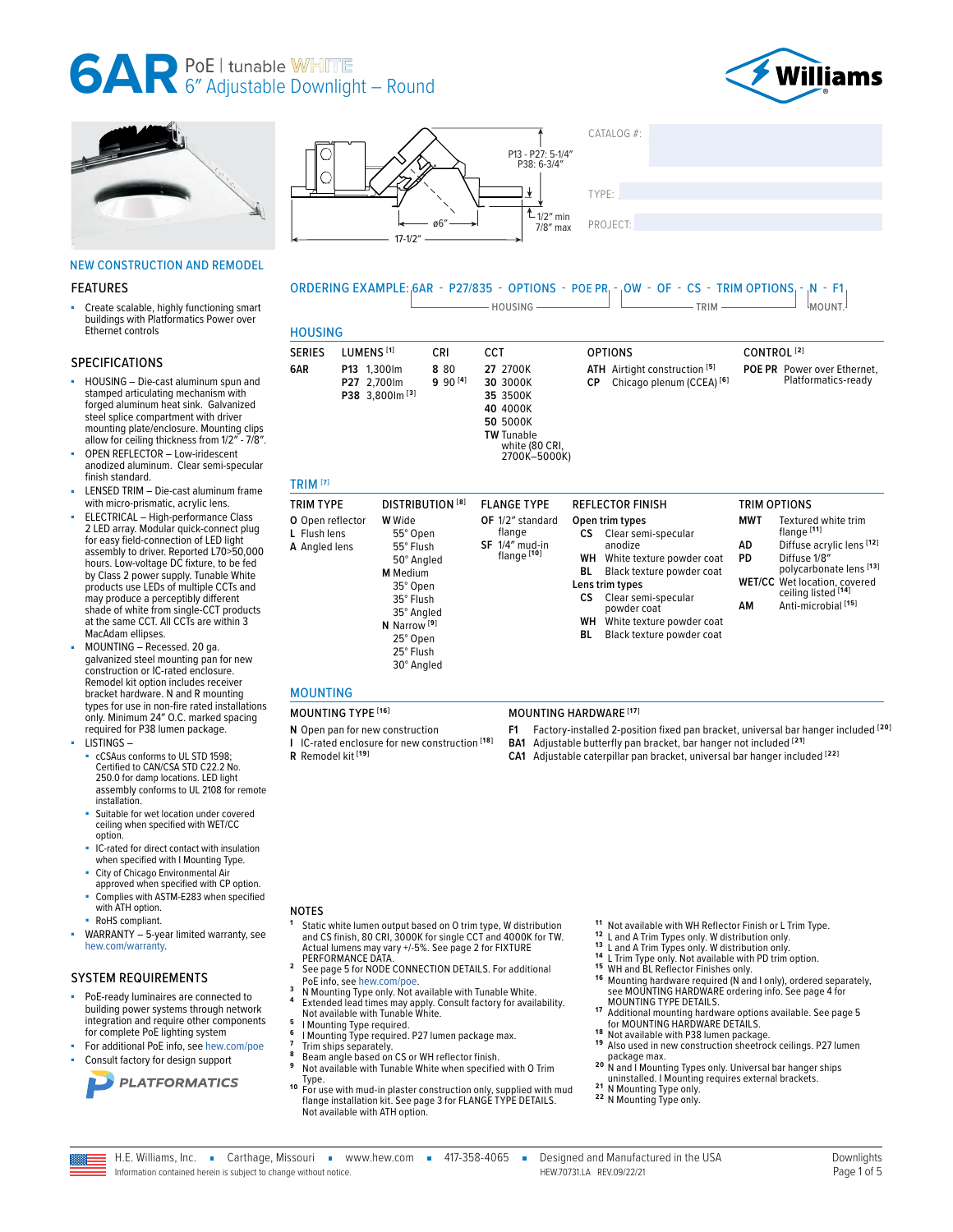#### <span id="page-1-0"></span>FIXTURE PERFORMANCE DATA

#### OPEN REFLECTOR TRIM TYPE

|     | <b>DISTRIBUTION</b> | <b>DELIVERED LUMENS</b> | <b>WATTAGE</b> | <b>EFFICACY (Im/W)</b> |
|-----|---------------------|-------------------------|----------------|------------------------|
|     | W                   | 1305                    | 12.3           | 106.1                  |
| ឌ   | м                   | 1308                    | 12.3           | 106.4                  |
|     | Ν                   | 1308                    | 12.3           | 106.3                  |
|     | w                   | 2651                    | 25.0           | 106.0                  |
| P27 | М                   | 2658                    | 25.0           | 106.3                  |
|     | Ν                   | 2657                    | 25.0           | 106.3                  |
|     | w                   | 3792                    | 37.5           | 101.1                  |
| P38 | М                   | 3789                    | 37.5           | 101.0                  |
|     | Ν                   | 3627                    | 37.5           | 96.7                   |

#### FLUSH LENS TRIM TYPE

|                 | <b>DISTRIBUTION</b> | <b>DELIVERED LUMENS</b> | <b>WATTAGE</b> | <b>EFFICACY (Im/W)</b> |
|-----------------|---------------------|-------------------------|----------------|------------------------|
|                 | w                   | 1146                    | 12.3           | 93.2                   |
| ឌ               | м                   | 1223                    | 12.3           | 99.5                   |
|                 | Ν                   | 1216                    | 12.3           | 98.9                   |
|                 | w                   | 2328                    | 25.0           | 93.1                   |
| P <sub>27</sub> | м                   | 2485                    | 25.0           | 99.4                   |
|                 | Ν                   | 2471                    | 25.0           | 98.8                   |
|                 | w                   | 3326                    | 37.5           | 88.7                   |
| P38             | м                   | 3531                    | 37.5           | 94.2                   |
|                 |                     | 3391                    | 37.5           | 90.4                   |

#### ANGLED LENS TRIM TYPE

|     | <b>DISTRIBUTION</b> | DELIVERED LUMENS   WATTAGE |      | <b>EFFICACY (Im/W)</b> |
|-----|---------------------|----------------------------|------|------------------------|
|     | w                   | 952                        | 12.3 | 77.4                   |
| ឌ   | м                   | 1137                       | 12.3 | 92.4                   |
|     | Ν                   | 1161                       | 12.3 | 94.4                   |
|     | w                   | 1934                       | 25.0 | 77.4                   |
| P27 | М                   | 2310                       | 25.0 | 92.4                   |
|     | Ν                   | 2358                       | 25.0 | 94.3                   |
|     | w                   | 2786                       | 37.5 | 74.3                   |
| P38 | М                   | 3258                       | 37.5 | 86.9                   |
|     | Ν                   | 3173                       | 37.5 | 84.6                   |

#### MULTIPLIER TABLES

|        | <b>COLOR TEMPERATURE</b> |                 |                      |  |  |
|--------|--------------------------|-----------------|----------------------|--|--|
|        | CCT                      | <b>LUMENS</b>   |                      |  |  |
|        |                          | <b>STANDARD</b> | <b>TUNABLE WHITE</b> |  |  |
|        | 2700K                    | 0.92            | 0.83                 |  |  |
|        | 3000K                    | 0.98            | 1.00                 |  |  |
| 80 CRI | 3500K                    | 1.00            | 0.99                 |  |  |
|        | 4000K                    | 1.01            | 1.00                 |  |  |
|        | 5000K                    | 1.02            | 0.98                 |  |  |
|        | 2700K                    | 0.76            |                      |  |  |
|        |                          |                 |                      |  |  |
|        | 3000K                    | 0.79            |                      |  |  |
| 90 CRI | 3500K                    | 0.82            |                      |  |  |
|        | 4000K                    | 0.84            |                      |  |  |
|        | 5000K                    | 0.88            |                      |  |  |

#### STANDARD TUNABLE WHITE

#### OPEN REFLECTOR TRIM TYPE

|     | <b>DISTRIBUTION</b> | DELIVERED LUMENS   WATTAGE   EFFICACY (Im/W) |      |      |
|-----|---------------------|----------------------------------------------|------|------|
|     | W                   | 1048                                         | 12.3 | 85.2 |
| ឌ   | м                   | 1093                                         | 12.3 | 88.9 |
|     | N                   |                                              |      |      |
|     | W                   | 1778                                         | 25.0 | 71.1 |
| P27 | м                   | 1838                                         | 25.0 | 73.5 |
|     | N                   |                                              |      |      |
|     | W                   |                                              |      |      |
| P38 | M                   |                                              |      |      |
|     |                     |                                              |      |      |

#### FLUSH LENS TRIM TYPE

|                 | <b>DISTRIBUTION</b> | <b>DELIVERED LUMENS</b> | <b>WATTAGE</b> | <b>EFFICACY (Im/W)</b> |
|-----------------|---------------------|-------------------------|----------------|------------------------|
|                 | w                   | 958                     | 12.3           | 77.9                   |
| ឌ               | м                   | 1026                    | 12.3           | 83.4                   |
|                 | Ν                   | 1013                    | 12.3           | 82.3                   |
|                 | W                   | 1630                    | 25.0           | 65.2                   |
| P <sub>27</sub> | М                   | 2427                    | 25.0           | 97.0                   |
|                 | Ν                   | 1641                    | 25.0           | 65.7                   |
|                 | w                   |                         |                |                        |
| P38             | М                   |                         |                |                        |
|                 |                     |                         |                |                        |

#### ANGLED LENS TRIM TYPE

|                | <b>DISTRIBUTION</b> | DELIVERED LUMENS   WATTAGE |      | EFFICACY (Im/W) |
|----------------|---------------------|----------------------------|------|-----------------|
|                | W                   | 824                        | 12.3 | 67.0            |
| ឌ              | м                   | 949                        | 12.3 | 77.2            |
|                | Ν                   | 966                        | 12.3 | 78.5            |
| P <sub>2</sub> | W                   | 1778                       | 25.0 | 71.1            |
|                | м                   | 1596                       | 25.0 | 63.8            |
|                | N                   | 1546                       | 25.0 | 61.8            |
|                | W                   |                            |      |                 |
| P38            | М                   |                            |      |                 |
|                |                     |                            |      |                 |

| 2500<br>3000 | <b>TRIM</b>                        |                                 |                                    | <b>OPEN REFLECTOR FINISH</b> |                                 |
|--------------|------------------------------------|---------------------------------|------------------------------------|------------------------------|---------------------------------|
| 4000<br>6000 | <b>CONVERSION</b><br><b>FACTOR</b> | <b>CATALOG</b><br><b>NUMBER</b> | <b>CONVERSION</b><br><b>FACTOR</b> |                              | <b>CATALOG</b><br><b>NUMBER</b> |
|              | 0.85                               | AD 1                            | 1.00                               |                              | cs                              |
|              | 0.85                               | PD <sup>1</sup>                 | 0.89                               |                              | WН                              |
|              |                                    |                                 |                                    |                              |                                 |

**CS** 1.00<br>**WH** 0.89 **WH** 0.89 **BL** 0.79

- 1 Distribution will also be affected, consult factory.<br>• Photometrics tested in accordance with IESNA LM-79. Results shown are based on 25℃ ambient<br>• temperature.<br>• Standard results based on 3500K/80 CRI, 0° tilt, actual
- 
- Use multiplier tables to calculate additional options.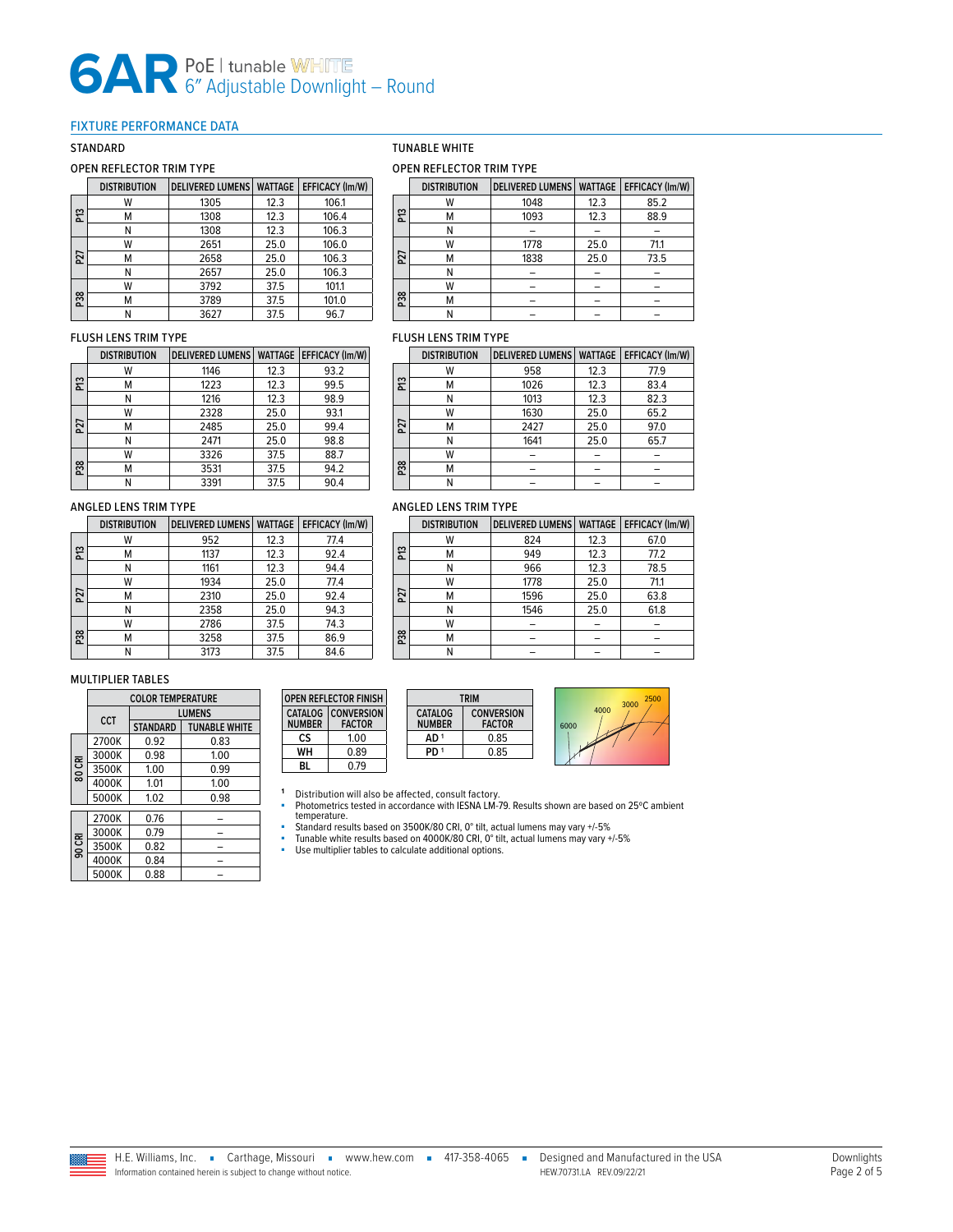#### PHOTOMETRY

**6AR-P27-835-POE PR-OW-OF-WH** (25° tilt) Total Luminaire Output: 2634 lumens; 25.0 Watts | Efficacy: 105.4 lm/W | 80 CRI; 3500K CCT



|                          | <b>VERTICAL</b> | <b>HORIZONTAL ANGLE</b> |          |            |      |      | <b>ZONAL</b> |
|--------------------------|-----------------|-------------------------|----------|------------|------|------|--------------|
|                          | <b>ANGLE</b>    | $0^{\circ}$             | 45°      | $90^\circ$ | 135° | 180° | LUMENS       |
| CANDLEPOWER DISTRIBUTION | 0               | 3480                    | 3480     | 3480       | 3480 | 3480 |              |
|                          | 5               | 4862                    | 4286     | 3083       | 2147 | 1733 | 289          |
|                          | 15              | 5090                    | 3800     | 1765       | 591  | 414  | 627          |
|                          | 25              | 3900                    | 3397     | 723        | 163  | 123  | 729          |
|                          | 35              | 3463                    | 2549     | 146        | 35   | 27   | 671          |
|                          | 45              | 2265                    | 283      | 15         | 8    | 8    | 301          |
|                          | 55              | 27                      | 3        | 0          | 0    | 3    | 16           |
|                          | 65              | 0                       | 0        | 0          | 0    | 0    | 0            |
|                          | 75              | 0                       | 0        | 0          | 0    | 0    | 0            |
|                          | 85              | 0                       | $\Omega$ | 0          | 0    | 0    | 0            |
|                          | 90              | 0                       | 0        | 0          | 0    | 0    |              |

| SUMMARY            | <b>ZONE</b> | <b>LUMENS</b> | % FIXTURE |
|--------------------|-------------|---------------|-----------|
|                    | $0 - 30$    | 1645          | 63        |
|                    | $0 - 40$    | 2317          | 88        |
| LUMEN <sub>S</sub> | $0 - 60$    | 2634          | 100       |
|                    | $0 - 90$    | 2634          | 100       |
|                    | $0 - 180$   | 2634          | 100       |















#### TRIM TYPE DETAILS





### <span id="page-2-0"></span>FLANGE TYPE DETAILS





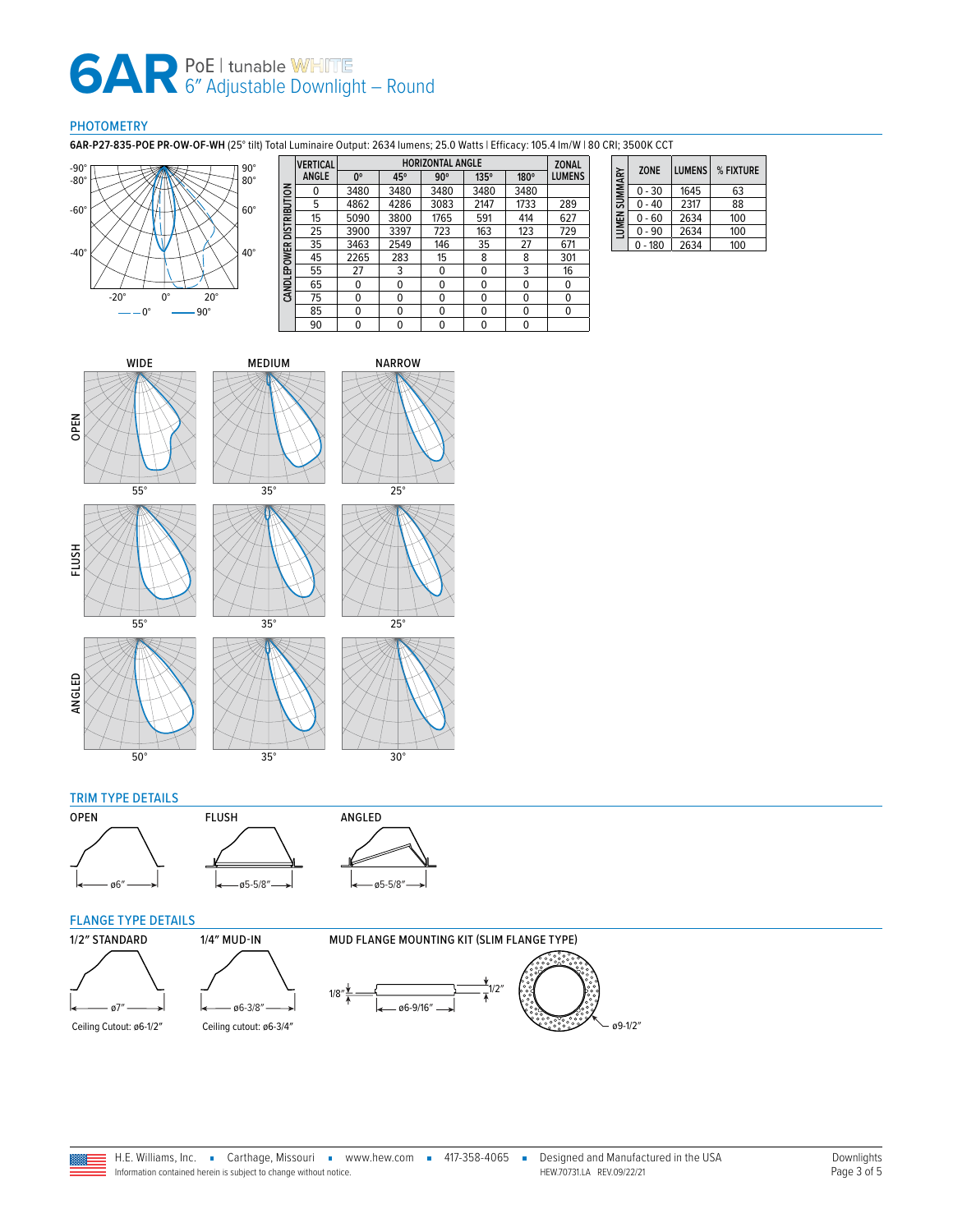#### REFLECTOR FINISH DETAILS



#### <span id="page-3-0"></span>MOUNTING TYPE DETAILS









Receiver Bracket



**LENGTH LUMENS A B C D E F** P13 15-3/16″ 16″ 6-3/8″ 12-1/8″ 9-1/2″ 6-1/1<br>P27 16-5/8″ 17-1/2″ 7-7/8″ 14″ 10-1/4″ 7″ 16-5/8″ 17-1/2″